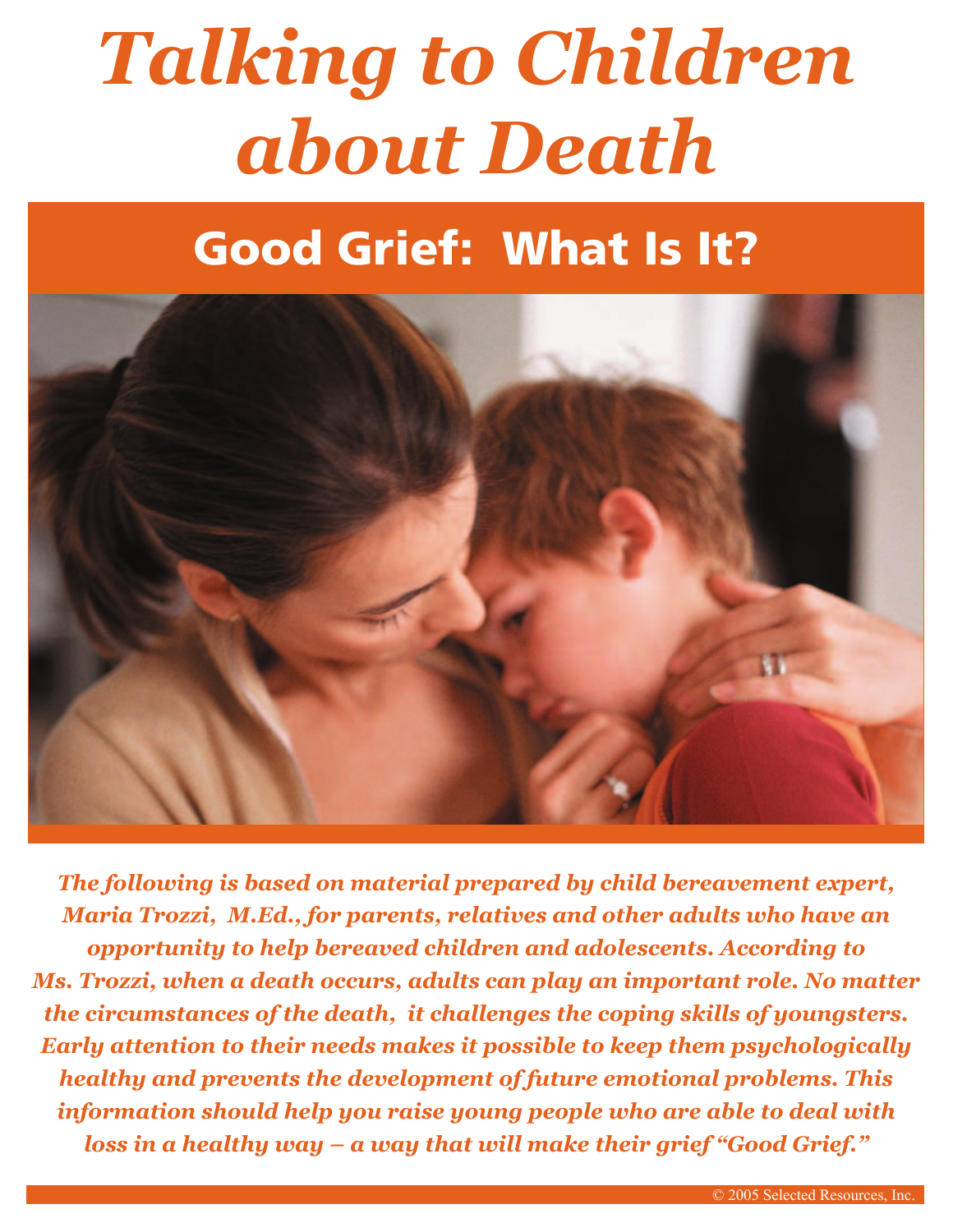#### *The Four Tasks of Mourning*

\*As described in 1985 by the late Dr. Sandra Fox, founder of the Good Grief Program Model.

In order for grief to be "good grief," bereaved children and adolescents must accomplish four psychological tasks. Young children who develop coping skills that help them with these tasks will be well-prepared for losses that occur throughout their life. The four tasks are:

- 
- 

■ Understanding 
■ Grieving 
■ Commemorating 
■ Going on

#### *Understanding*

To understand, a person must be able to make sense of death in general and of a particular death. It's best to provide an honest explanation that can be developed as the child grows and matures. Children's questions will usually indicate the amount and level of information they want to know.

Three predictable factors interfere with young people's ability to accomplish the task of understanding.

#### **1. Defining Death for Children**

The best and most basic way to explain death is to simply say, "The body stops working." This definition fits what children observe when they see a dead animal. The bird can no longer fly or sing. In the same way, Grandpa can no longer drive his car, breathe, talk or go fishing. Young people have a literal, concrete style of thinking, so avoid comparing death with sleeping, expiring, kicking the bucket, pushing up the daisies, or other euphemisms that will confuse them.

#### **2. Development of Children's Understanding of Death and Dying**

 Young people's understanding of death and dying changes as they grow and mature. Age parameters vary, but most pass through a sequence of developmental stages. There are several reference materials available from your funeral director, local library or Internet that can provide the details on each stage.

#### **3. Magical Thinking**

 Children believe they have the power to make things happen in the world. They often believe death is the result of something they did or didn't do, think or say. For example, if they say, "drop dead" to a person who later dies, they are sure they caused the death.

#### *Grieving*

Normal grief includes both sadness and anger. A young person's specific style of grieving will depend on such things as their age, relationship to the person who died and suddenness of the death. Each will grieve in his/her own way and at his/her own time if we make that possible. We must be careful not to convey there is only one "right way." Normal acute grief for adults can take two to three years. This is when they finally feel that while the world will not be the same, they can still go on. For children, grieving lasts longer. Although they grieve in short spurts, most will still be actively grieving through adolescence.

#### *Commemorating*

When a friend or family member dies, youngsters must find some way to formally or informally remember the person. Such activity confirms the reality of the death and the value of life. It is important that young people be included in the planning for formal (a wake, funeral, etc.) or informal (share a momento, launch balloons, etc.) commemoration activities/events.

#### *Going On*

When children and adolescents have accomplished the tasks of understanding, grieving and commemorating, they often need specific permission – spoken out loud – to "go on." Going on needs to be differentiated from "forgetting" and from criticism that can seem to be implied in such a description. When a youngster seems unable to "go on," it is useful to review the tasks in reverse order. If one can determine where a child is "stuck," it is often possible to help youngsters move forward with their grief, so it can be good grief.